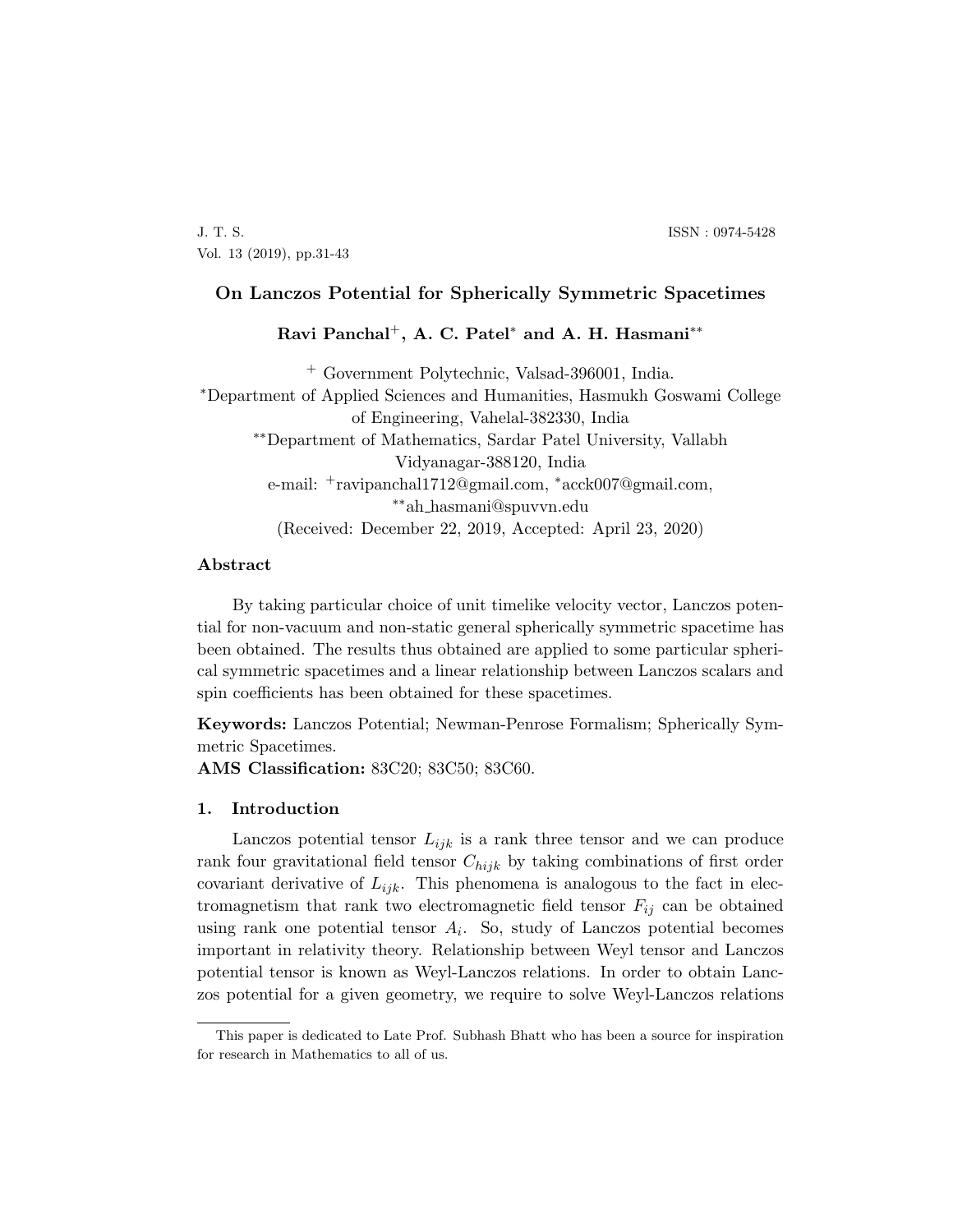[21, 1]. Weyl-Lanczos relations are combinations of Lanczos potential tensor, its first order covariant derivatives and Weyl curvature tensor; which makes it difficult to solve them for an arbitrary metric.

For arbitrary perfect fluid spacetimes satisfying certain conditions, Novello and Velloso [21] have developed an algorithm to obtained Lanczos potential. In adopting this method for finding Lanczos potential, one of the challenges is to identify field of observer appropriate to given spacetime which satisfy those conditions. Dolan and Muratori [9] have unified the treatment of the Lanczos potential and the Ernst potential for vacuum stationary axially symmetric and cylindrically symmetric spacetimes by taking particular choice of tetrad and coordinate system. Edgar and Höglund  $[10]$  have proved that Lanczos potential for the Weyl candidate tensor does not generally exist for higher than four dimensions. Zund [28] have translated Weyl Lanczos relations into spinor version. By comparing Newman-Penrose (NP) form of Weyl-Lanczos relations and Newman-Penrose field equations, Parga, Chavoya and Bonilla [6] have obtained Lanczos potential for arbitrary Petrov type  $N$ , III or O spacetimes. Also, they have conjectured that, by choosing appropriate tetrad, it is possible to establish relationship between Lanczos scalars and spin coefficients. Ahsan [1] has presented a detailed study of the Lanczos potential in his monograph. Also many solutions of Weyl-Lanczos relations are obtained [2, 3, 4, 7, 8, 15, 17, 18, 25, 27]. Since, there is no standard method for finding Lanczos potential, a large class of solutions is still uncovered, particularly for non-vacuum spacetimes. We hope that it will be fruitful to find Lanczos potentials for unknown situations, which may lead us to Lanczos potential for arbitrary spacetimes. Due to this reason, Hasmani, Panchal and Patel [12, 13, 14] have obtained Lanczos potential for different non-vacuum spacetimes using different techniques. For more details related to Lanczos potential theory, refer Mora and Sánchez  $[19]$ , Ahsan  $[1]$ , O'Donnell [22], O'Donnell and Pye [24].

In this paper, using general observer method, we have obtained Lanczos potential for spherically symmetric spacetime of general nature which is Petrov type D, non-vacuum and non-static. Then, the obtained results are applied to Schwarzschild, Schwarzschild-de Sitter and Kantowski-Sachs spacetimes. For brevity, we have followed the terminology as used in [12, 13, 14].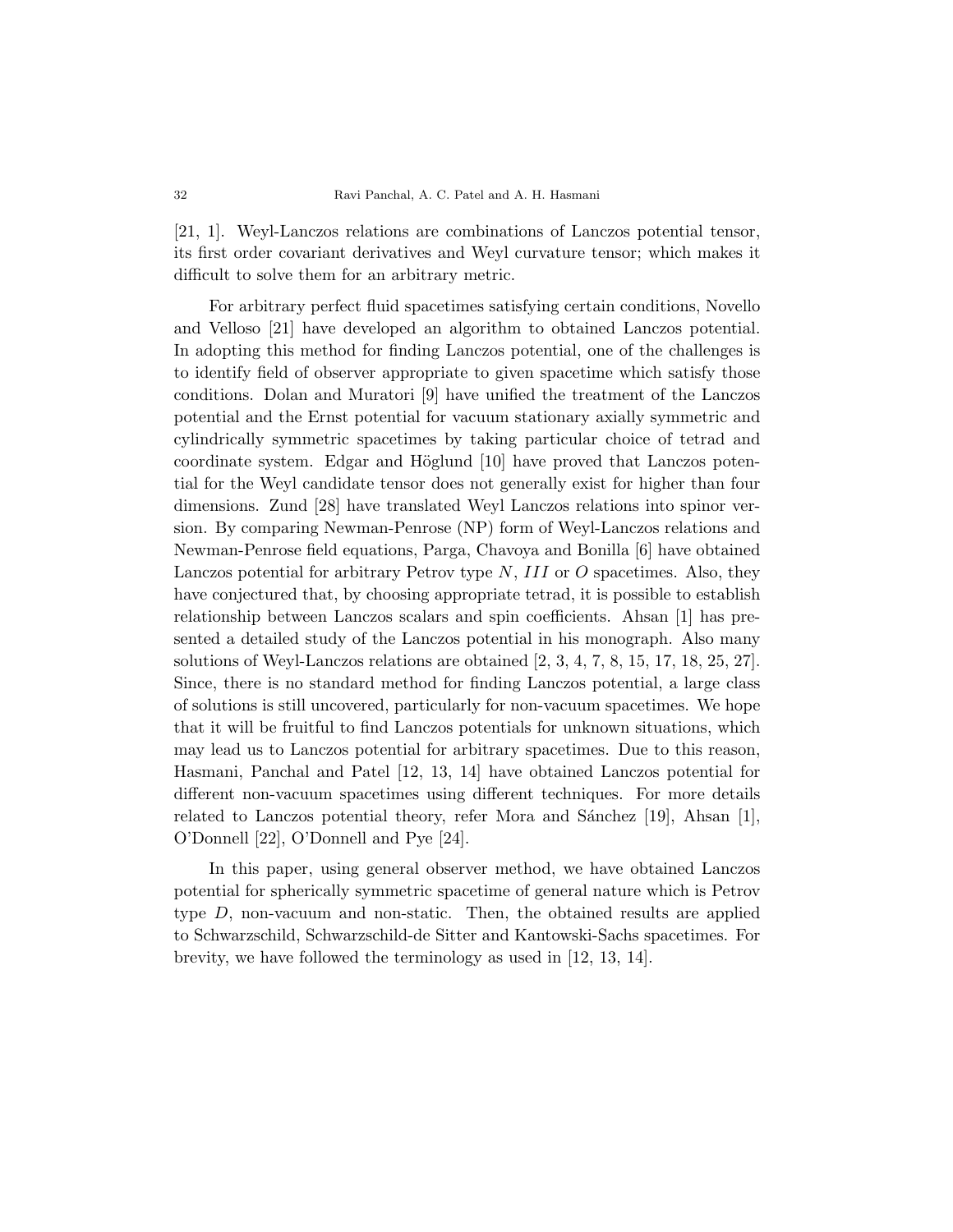## 2. Lanczos Potential using General Observer Quantities

We consider a unit timelike velocity vector  $u^i$ . Its covariant derivative can be decomposed as [11, 21]

$$
u_{i;j} = a_i u_j + \frac{\theta}{3} h_{ij} + \sigma_{ij} + \omega_{ij}, \qquad (2.1)
$$

in which  $a_i$ ,  $\theta$ ,  $h_{ij}$ ,  $\sigma_{ij}$  and  $\omega_{ij}$  are known as acceleration, expansion, projection, shear and vorticity, respectively (the NP version of these kinematical quantities and the equations satisfied by them has been given in [1]).

These quantities satisfy following constraint equations

$$
\frac{2}{3}\theta_{;i} h^i{}_j - (\sigma^p{}_q + \omega^p{}_q)_{;p} h^q{}_j - a^p (\sigma_{jp} + \omega_{jp}) = R_{ip} u^i h^p{}_j, \tag{2.2}
$$

$$
\omega^i_{\;;i} + 2\omega^i \; a_i = 0,\tag{2.3}
$$

$$
\frac{1}{2}h^{\epsilon}_{\ (i}h^{p}_{\ j)}\ \eta_{\epsilon}^{q\gamma\nu}\ u_{\nu}(\omega_{pq}+\sigma_{pq})_{;\gamma}-a_{(i}\omega_{j)}=-H_{ij}\tag{2.4}
$$

along with following three dynamical equations

$$
\dot{\theta} + \frac{\theta^2}{3} + \sigma^2 - \omega^2 - a^i_{\; ;i} = R_{ij} \; u^i \; u^j,
$$
\n(2.5)

$$
h_i^p h_j^q \dot{\sigma}_{pq} + \frac{1}{3} h_{ij} \left[ \frac{1}{2} \omega^2 - \sigma^2 + a_{;p}^p \right] + a_i \ a_j - \frac{1}{2} h_i^p h_j^q a_{(p;q)} + \frac{2}{3} \theta \ \sigma_{ij} + \sigma_{ip} \ \sigma_{j}^p - \omega_i \ \omega_j = R_{ipjq} \ u^p u^q - \frac{1}{3} R_{pq} \ u^p u^q h_{ij},
$$
 (2.6)

$$
h_i^{\ p} h_j^{\ q} \ \dot{\omega}_{pq} - \frac{1}{2} h_i^{\ p} h_j^{\ q} a_{[p;q]} + \frac{2}{3} \theta \ \omega_{ij} + \sigma_{ip} \ \omega_{\ j}^p - \sigma_{jp} \ \omega_{\ i}^p = 0, \tag{2.7}
$$

where an overhead dot represents derivative projected in the  $u^i$  direction,  $H_{ij}$ is magnetic part of the Weyl tensor,  $\sigma^2 = \sigma_{ij}\sigma^{ij}$  and  $\omega^2 = \omega_{ij}\omega^{ij}$ .

The Weyl tensor  $C_{hijk}$  can be generated from Lanczos potential tensor  $L_{ijk}$ using following set of equations, known as Weyl-Lanczos equations [1]

$$
C_{hijk} = L_{hij,k} - L_{hik;j} + L_{jkh;i} - L_{jki,h} + L_{(hk)}g_{ij} + L_{(ij)}g_{hk} - L_{(hj)}g_{ik}
$$

$$
-L_{(ik)}g_{hj} + \frac{2}{3}L^{pq}_{p;q}(g_{hj}g_{ik} - g_{hk}g_{ij}),
$$
(2.8)

in this expression

$$
L_{ij} = L_i^{k}{}_{j,k} - L_i^{k}{}_{k;j}.
$$
\n(2.9)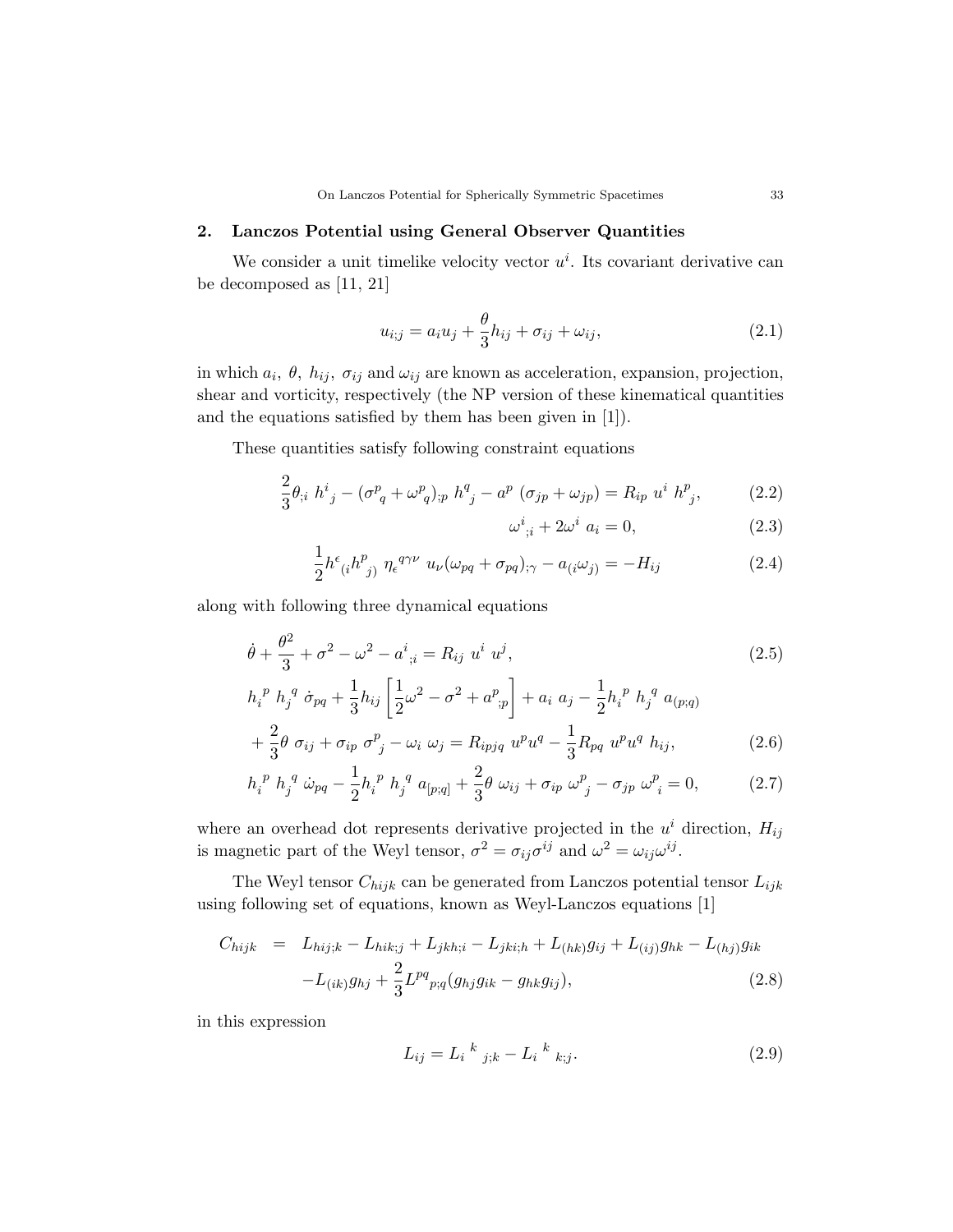Lanczos potential tensor  $L_{ijk}$  has following properties

$$
L_{ijk} = -L_{jik},
$$
  
\n
$$
L_i^t = 0, \quad (\text{or, } g^{kl} L_{kil} = 0)
$$
  
\n
$$
L_{ijk} + L_{jki} + L_{kij} = 0,
$$
  
\n
$$
L_{ij}^k_{;k} = 0.
$$
\n(2.10)

By projecting null tetrad on Lanczos potential tensor, we get following scalars which are known as Lanczos Potential scalars [1].

$$
L_0 = L_{ijk}l^im^jl^k,
$$
  
\n
$$
L_1 = L_{ijk}l^im^j\bar{m}^k,
$$
  
\n
$$
L_2 = L_{ijk}\bar{m}^in^jl^k,
$$
  
\n
$$
L_3 = L_{ijk}\bar{m}^in^j\bar{m}^k,
$$
  
\n
$$
L_4 = L_{ijk}l^im^jm^k,
$$
  
\n
$$
L_5 = L_{ijk}l^im^jn^k,
$$
  
\n
$$
L_6 = L_{ijk}\bar{m}^in^jm^k,
$$
  
\n
$$
L_7 = L_{ijk}\bar{m}^in^jn^k.
$$
  
\n(2.11)

Using equations  $(2.1)-(2.7)$  for Weyl-Lanczos relations  $(2.8)$ , Novello and Velloso [21] have proved the following theorem.

**Theorem 2.1.** [21] If in a given spacetime there is a field of observers  $u^j$  that is shear-free and irrotational, then the Lanczos potential is given by

$$
L_{ijk} = a_i u_j u_k - a_j u_i u_k \tag{2.12}
$$

up to a gauge.

It may be noted that Newman-Penrose formalism [20, 1] and related formalisms [22, 28] have also played a considerable amount of role in the development of Lanczos potential theory.

### 3. Lanczos Potential for Spherically Symmetric Spacetimes

The line element for general spherically symmetric spacetime is

$$
ds^{2} = -e^{2\lambda}dr^{2} - R^{2}d\theta^{2} - R^{2}\sin\theta^{2}d\phi^{2} + e^{2\nu}dt^{2},
$$
\n(3.1)

where  $\lambda$ ,  $\nu$  and R are real functions of r and t. This spacetime is non-static and non-vacuum.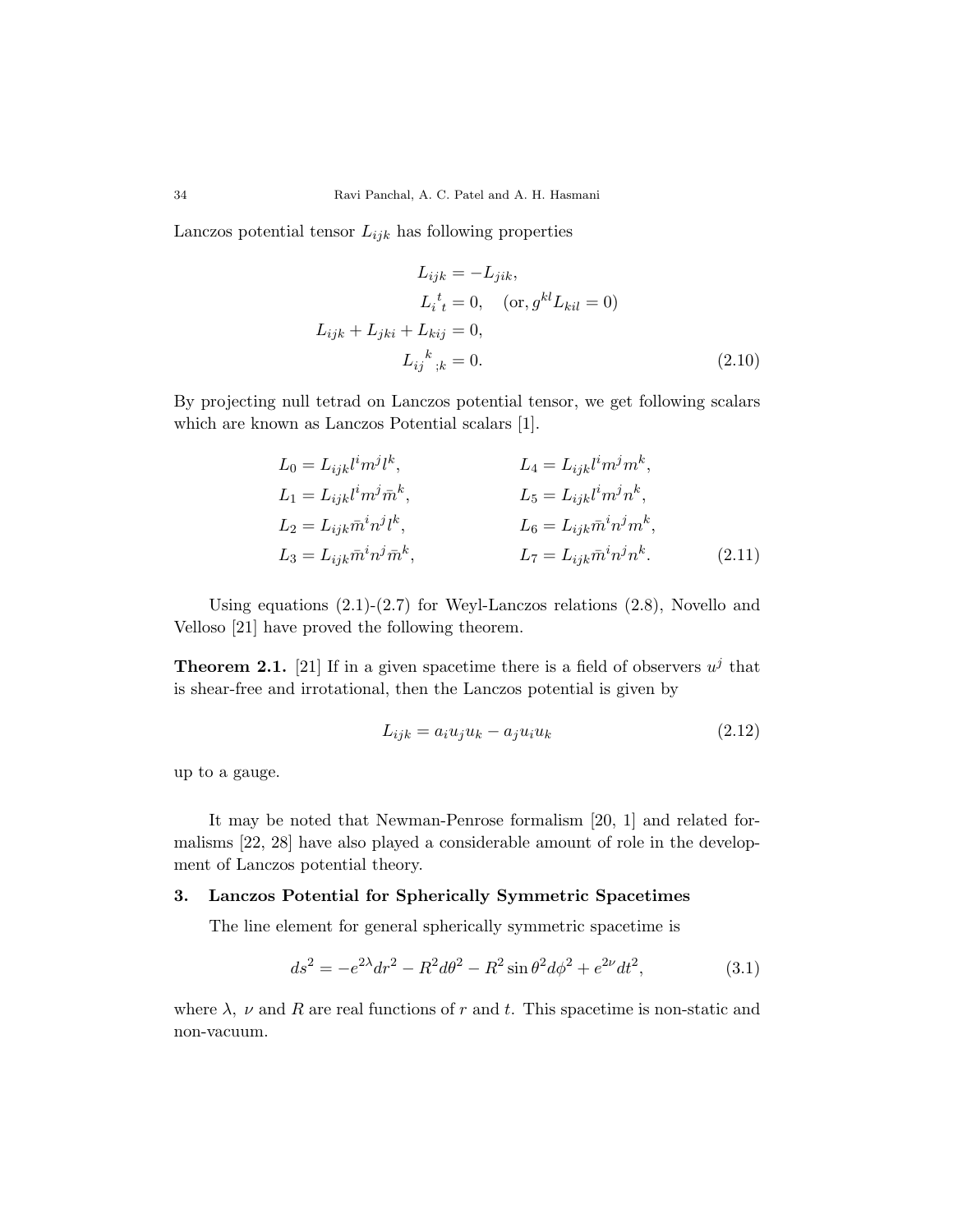Chosen null tetrad corresponding to the spacetimes is

$$
l^{j} = \frac{1}{\sqrt{2}} e^{-\lambda} \delta_{1}^{j} + \frac{1}{\sqrt{2}} e^{-\nu} \delta_{4}^{j}, \qquad n^{j} = -\frac{1}{\sqrt{2}} e^{-\lambda} \delta_{1}^{j} + \frac{1}{\sqrt{2}} e^{-\nu} \delta_{4}^{j},
$$
  
\n
$$
m^{j} = \frac{1}{\sqrt{2}R} \delta_{2}^{j} + i \frac{\csc \theta}{\sqrt{2}R} \delta_{3}^{j}, \qquad \bar{m}^{j} = \frac{1}{\sqrt{2}R} \delta_{2}^{j} - i \frac{\csc \theta}{\sqrt{2}R} \delta_{3}^{j}.
$$
 (3.2)

We choose unit timelike vector as  $u^j = \frac{(m^j - \bar{m}^j)}{\sqrt{2}}$  and due to this, nonvanishing components of acceleration vector are

$$
a_1 = -\frac{R'}{R}
$$
,  $a_2 = -\cot \theta$ ,  $a_4 = -\frac{\dot{R}}{R}$ . (3.3)

Through out in this section, prime  $(')$  denotes partial derivative with respect to  $r$  and overhead dot denotes partial derivative with respect to  $t$ .

The non-vanishing spin coefficients are given by

$$
\rho = -\frac{e^{-\nu}\dot{R} + e^{-\lambda}R'}{\sqrt{2}R}, \qquad \mu = \frac{e^{-\nu}\dot{R} - e^{-\lambda}R'}{\sqrt{2}R},
$$
  
\n
$$
\epsilon = \frac{e^{-\nu}\dot{\lambda} + e^{-\lambda}\nu'}{2\sqrt{2}}, \qquad \gamma = \frac{-e^{-\nu}\dot{\lambda} + e^{-\lambda}\nu'}{2\sqrt{2}},
$$
  
\n
$$
\beta = -\alpha = \frac{\cot\theta}{2\sqrt{2}R}.
$$
\n(3.4)

and the only non-vanishing NP Weyl scalars is

$$
\Psi_2 = -\frac{1}{6R^2} e^{-2(\lambda+\nu)} [e^{2\lambda} \{\dot{R}^2 + R\dot{R}(-\dot{\lambda}+\dot{\nu}) + R(-\ddot{R}+R(\dot{\lambda}^2-\dot{\lambda}\dot{\nu}+\ddot{\lambda}))\} \n+ e^{2\nu} \{e^{2\lambda} - R'^2 + RR'(-\lambda'+\nu') + R(R'' + R((\lambda'-\nu')\nu'-\nu''))\}].
$$
\n(3.5)

which shows that, the metric  $(3.1)$  is of Petrov type D.

The following are non-vanishing complex tetrad components of Ricci tensor,

$$
\Phi_{00} = \frac{1}{2R} e^{-2(\lambda+\nu)} [e^{2\lambda} \{ -\dot{R}(\dot{\lambda} + \dot{\nu}) + \ddot{R} \} - 2e^{\lambda+\nu} (\dot{\lambda}R' + \dot{R}\nu' - \dot{R}') \n+ e^{2\nu} \{ -R'(\lambda' + \nu') + R'' \}, \n\Phi_{11} = \frac{1}{4R^2} e^{-2(\lambda+\nu)} [e^{2\lambda} \{ -\dot{R}^2 + R^2(\dot{\lambda}^2 - \dot{\lambda}\dot{\nu} + \ddot{\lambda}) \} + e^{2\nu} \{ e^{2\lambda} - R'^2 \n+ R^2(-\lambda'\nu' + \nu'^2 + \nu'') \}], \n\Phi_{22} = \frac{1}{2R} e^{-2(\lambda+\nu)} [e^{2\lambda} \{ -\dot{R}(\dot{\lambda} + \dot{\nu}) + \ddot{R} \} + 2e^{\lambda+\nu} (\dot{\lambda}R' + \dot{R}\nu' - \dot{R}') \n+ e^{2\nu} \{ -R'(\lambda' + \nu') + R'' \},
$$
\n(3.6)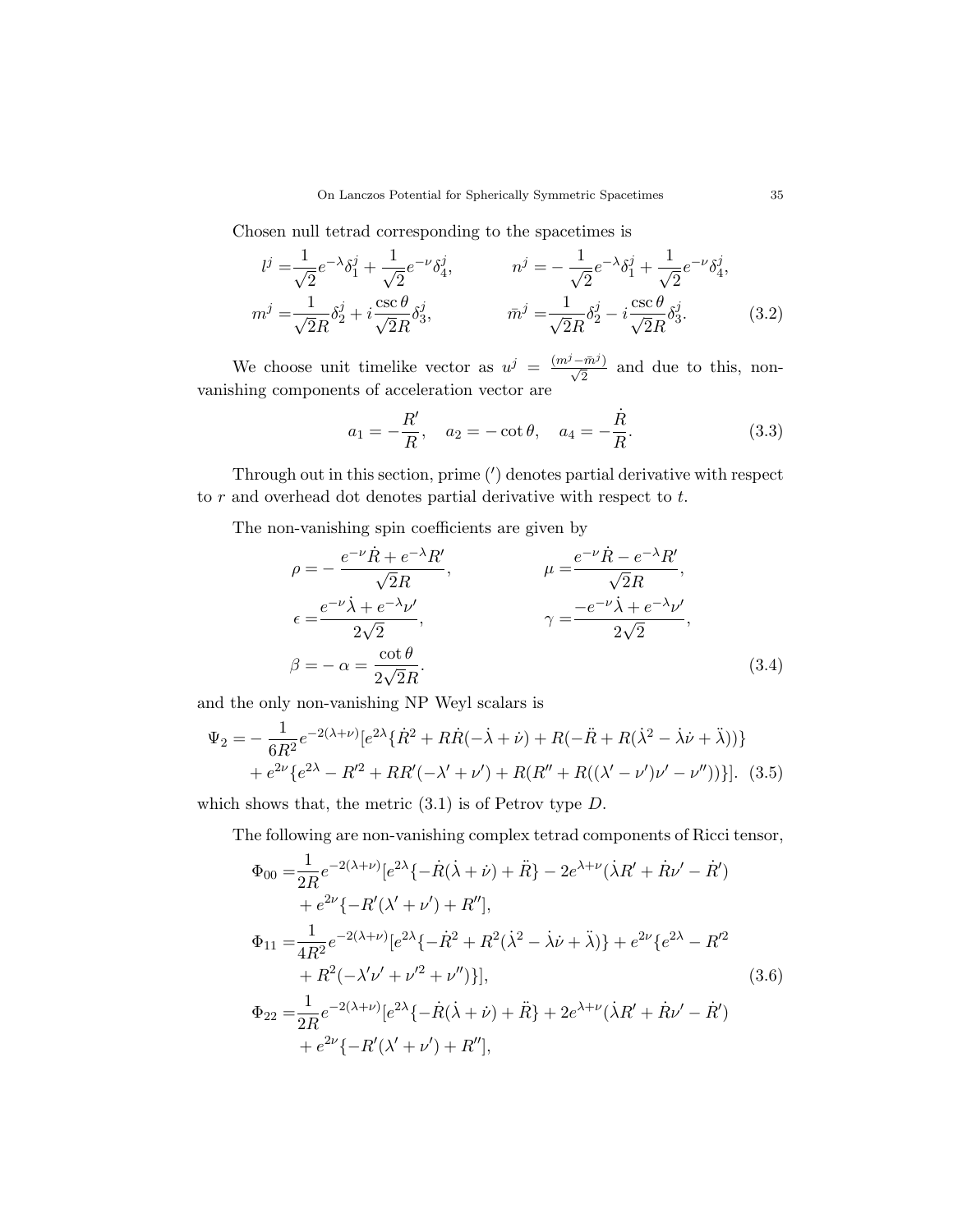36 Ravi Panchal, A. C. Patel and A. H. Hasmani

$$
\Lambda = \frac{1}{12R^2} e^{-2(\lambda + \nu)} \left[ -e^{2\lambda} \{ \dot{R}^2 + 2R\dot{R}(\dot{\lambda} - \dot{\nu}) + R(2\ddot{R} + R(\dot{\lambda}^2 - \dot{\lambda}\dot{\nu} + \ddot{\lambda})) \} + e^{2\nu} \{ -e^{2\lambda} + R'^2 + 2RR'(-\lambda' + \nu') + 2RR'' + R^2(-\lambda'\nu' + \nu'^2 + \nu'') \} \right].
$$

For the chosen unit timelike vector, the field of observer for metric (3.1) is shear free and irrotational. We use theorem  $(2.1)$  and to exhibit  $L_{ijk}$  in the Lanczos gauge, we consider

$$
L_{ijk} = (a_i u_j u_k - a_j u_i u_k) - \frac{1}{3} (a_i g_{jk} - a_j g_{ik}).
$$
\n(3.7)

Thus, we get non-zero independent components of the Lanczos potential tensor as follows

$$
L_{121} = \frac{1}{3}e^{2\lambda}\cot\theta, \qquad L_{122} = -\frac{1}{3}RR',
$$
  
\n
$$
L_{133} = \frac{2}{3}RR'\sin^2\theta, \qquad L_{141} = \frac{e^{2\lambda}\dot{R}}{3R},
$$
  
\n
$$
L_{144} = \frac{e^{2\nu}R'}{3R}, \qquad L_{233} = \frac{1}{3}R^2\sin 2\theta,
$$
  
\n
$$
L_{242} = \frac{1}{3}R\dot{R}, \qquad L_{244} = \frac{1}{3}e^{2\nu\cot\theta},
$$
  
\n
$$
L_{343} = -\frac{2}{3}R\dot{R}\sin^2\theta.
$$
  
\n(3.8)

The Lanczos potential for the spacetime depends on  $r$ ,  $\theta$  and  $t$  coordinates, only. Now, using (2.11), we convert Lanczos potential tensor in Lanczos potential scalars and following are non-zero Lanczos potential scalars

$$
L_1 = \frac{e^{-\nu}\dot{R} + e^{-\lambda}R'}{6\sqrt{2}R},
$$
  
\n
$$
L_2 = \frac{\cot\theta}{3\sqrt{2}R},
$$
  
\n
$$
L_3 = \frac{e^{-\nu}\dot{R} - e^{-\lambda}R'}{2\sqrt{2}R},
$$
  
\n
$$
L_4 = -\frac{e^{-\nu}\dot{R} + e^{-\lambda}R'}{2\sqrt{2}R}.
$$
  
\n(3.9)

The linear relationship between Lanczos scalars and spin coefficients is as follows

$$
L_1 = -\frac{1}{3}L_4 = -\frac{\rho}{6},
$$
  
\n
$$
L_6 = -\frac{1}{3}L_3 = -\frac{\mu}{6},
$$
  
\n
$$
L_2 = -L_5 = \frac{2}{3}\beta.
$$
\n(3.10)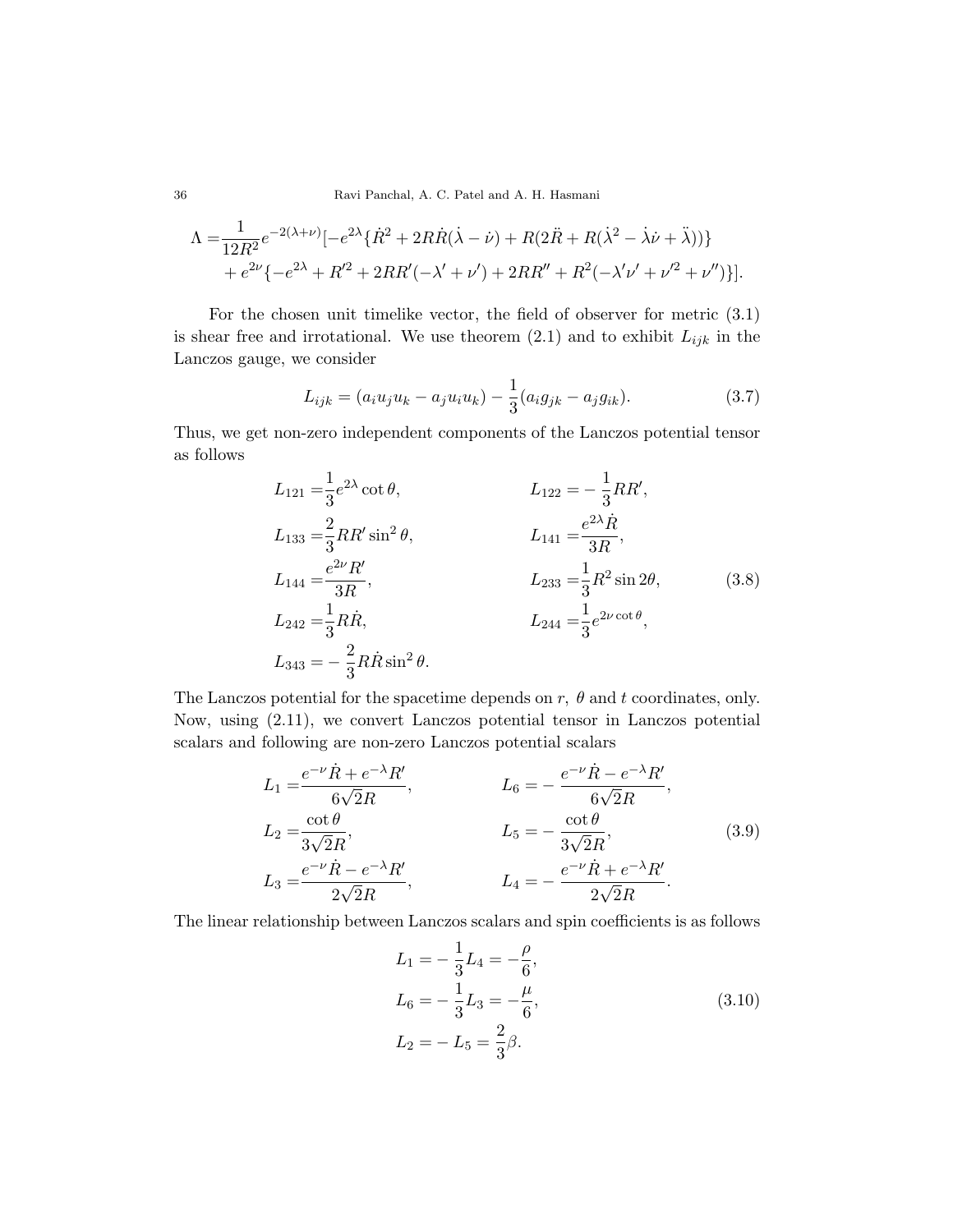Lanczos potential scalars obtained here are proportional to only three spin coefficients namely,  $\rho$ ,  $\mu$  and  $\beta$ . The following are some examples which supports these results.

## 3.1. Schwarzschild Spacetime. The Schwarzschild spacetime is given by

$$
ds^{2} = -\left(1 - \frac{2m}{r}\right)^{-1} dr^{2} - r^{2} d\theta^{2} - r^{2} \sin \theta^{2} d\phi^{2} + \left(1 - \frac{2m}{r}\right) dt^{2}.
$$
 (3.11)

For Schwarzschild metric, we chose null tetrad as

$$
l^{j} = \frac{1}{\sqrt{2}} \left( 1 - \frac{2m}{r} \right)^{-\frac{1}{2}} \delta_{1}^{j} + \frac{1}{\sqrt{2}} \left( 1 - \frac{2m}{r} \right)^{\frac{1}{2}} \delta_{4}^{j},
$$
  
\n
$$
n^{j} = -\frac{1}{\sqrt{2}} \left( 1 - \frac{2m}{r} \right)^{-\frac{1}{2}} \delta_{1}^{j} + \frac{1}{\sqrt{2}} \left( 1 - \frac{2m}{r} \right)^{\frac{1}{2}} \delta_{4}^{j},
$$
  
\n
$$
m^{j} = \frac{1}{\sqrt{2}R} \delta_{2}^{j} + i \frac{\csc \theta}{\sqrt{2}R} \delta_{3}^{j},
$$
  
\n
$$
\bar{m}^{j} = \frac{1}{\sqrt{2}R} \delta_{2}^{j} - i \frac{\csc \theta}{\sqrt{2}R} \delta_{3}^{j}.
$$
\n(3.12)

For a choice of velocity vector

$$
u^{j} = \frac{(m^{j} - \bar{m}^{j})}{\sqrt{2}} = \left\{0, 0, \frac{i \csc \theta}{r}, 0\right\},
$$
\n(3.13)

the field of observer becomes expansion-free, shear-free and rotation-free; the acceleration vector is

$$
a_j = \left\{ -\frac{1}{r}, -\cot \theta, 0, 0 \right\}.
$$
 (3.14)

The following are non-vanishing spin coefficients

$$
\rho = \mu = -\frac{1}{\sqrt{2}r} \left( 1 - \frac{2m}{r} \right)^{\frac{1}{2}}, \epsilon = \gamma = \frac{m}{2\sqrt{2}r^2} \left( 1 - \frac{2m}{r} \right)^{-\frac{1}{2}}, \beta = -\alpha = \frac{\cot \theta}{2\sqrt{2}R}.
$$
\n(3.15)

The only non-vanishing NP Weyl scalars is

$$
\Psi_2 = -\frac{m}{r^3}.\tag{3.16}
$$

Thus, the metric  $(3.11)$  is of Petrov type D. All components of complex tetrad components of Ricci tensor vanish. Using theorem (2.1) and equations (2.11),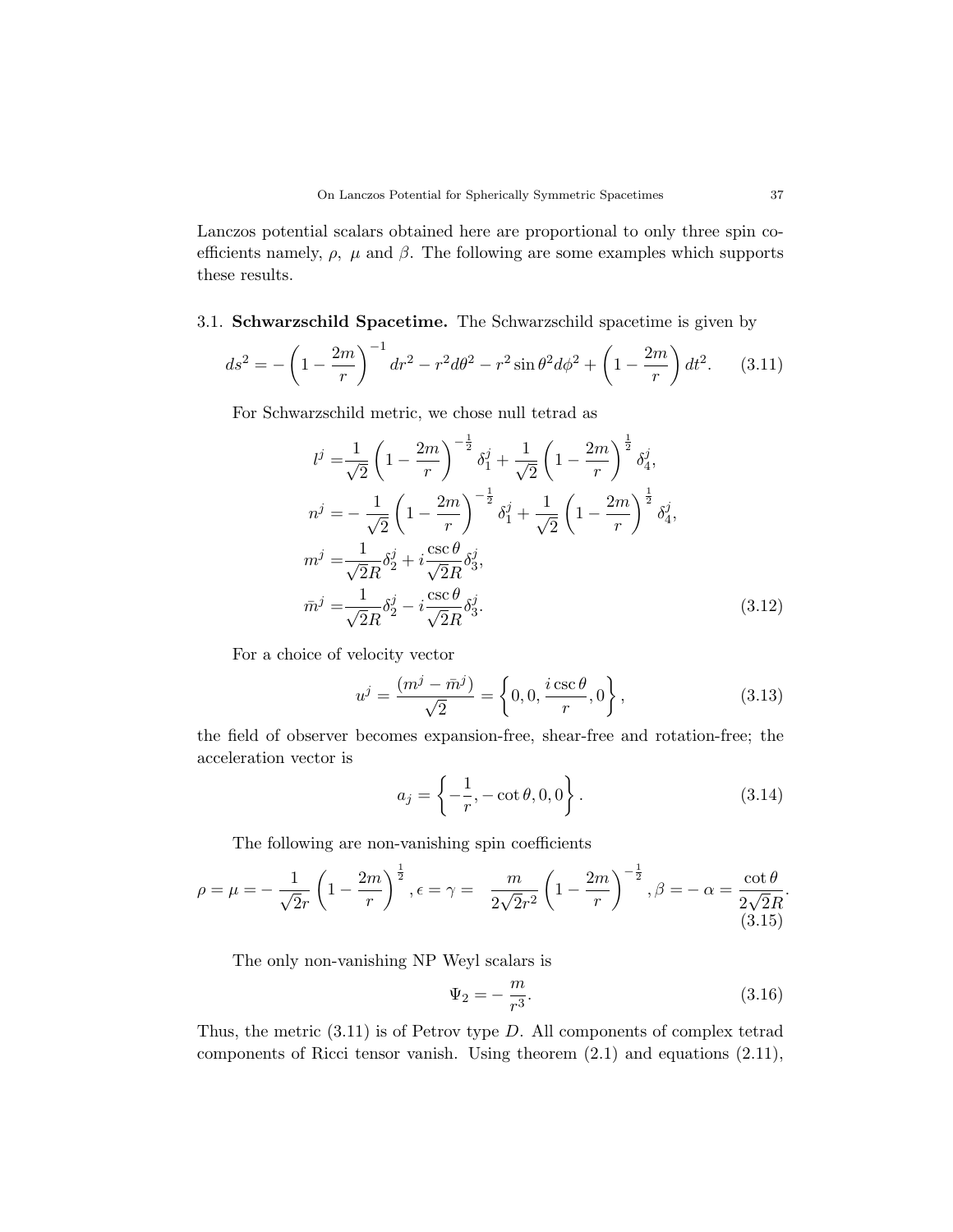non-vanishing Lanczos potential scalars for Schwarzschild metric are given by

$$
L_1 = -\frac{1}{3}L_3 = -\frac{1}{3}L_4 = L_6 = -\frac{\rho}{6},
$$
  

$$
L_2 = -L_5 = \frac{2}{3}\beta
$$
 (3.17)

or

$$
L_1 = -\frac{1}{3}L_3 = -\frac{1}{3}L_4 = L_6 = \frac{1}{6\sqrt{2}r} \left(1 - \frac{2m}{r}\right)^{\frac{1}{2}},
$$
  

$$
L_2 = -L_5 = \frac{\cot \theta}{3\sqrt{2}r}.
$$
 (3.18)

That is, the Lanczos potential scalars for Schwarzschild metric depend on  $\theta$  and radial coordinate r.

3.2. Schwarzschild-de Sitter Spacetime. The Schwarzschild-de Sitter spacetime is given by

$$
ds^{2} = -\left(1 - \frac{2m}{r} - \Lambda\frac{r^{2}}{3}\right)^{-1} dr^{2} - r^{2} d\theta^{2} - r^{2} \sin\theta^{2} d\phi^{2} + \left(1 - \frac{2m}{r} - \Lambda\frac{r^{2}}{3}\right) dt^{2},
$$
\n(3.19)

For Schwarzschild-de Sitter spacetime, we chose null tetrad as

$$
l^{j} = \frac{1}{\sqrt{2}} \left( 1 - \frac{2m}{r} - \Lambda \frac{r^{2}}{3} \right)^{-\frac{1}{2}} \delta_{1}^{j} + \frac{1}{\sqrt{2}} \left( 1 - \frac{2m}{r} - \Lambda \frac{r^{2}}{3} \right)^{\frac{1}{2}} \delta_{4}^{j},
$$
  
\n
$$
n^{j} = -\frac{1}{\sqrt{2}} \left( 1 - \frac{2m}{r} - \Lambda \frac{r^{2}}{3} \right)^{-\frac{1}{2}} \delta_{1}^{j} + \frac{1}{\sqrt{2}} \left( 1 - \frac{2m}{r} - \Lambda \frac{r^{2}}{3} \right)^{\frac{1}{2}} \delta_{4}^{j},
$$
  
\n
$$
m^{j} = \frac{1}{\sqrt{2}R} \delta_{2}^{j} + i \frac{\csc \theta}{\sqrt{2}R} \delta_{3}^{j},
$$
  
\n
$$
\bar{m}^{j} = \frac{1}{\sqrt{2}R} \delta_{2}^{j} - i \frac{\csc \theta}{\sqrt{2}R} \delta_{3}^{j}.
$$
\n(3.20)

For a choice of velocity vector

$$
u^{j} = \frac{(m^{j} - \bar{m}^{j})}{\sqrt{2}} = \left\{0, 0, \frac{i \csc \theta}{r}, 0\right\},
$$
\n(3.21)

the field of observer becomes expansion-free, shear-free and rotation-free; nonvanishing components of acceleration vector are

$$
a_1 = -\frac{1}{r}, \quad a_2 = -\cot\theta. \tag{3.22}
$$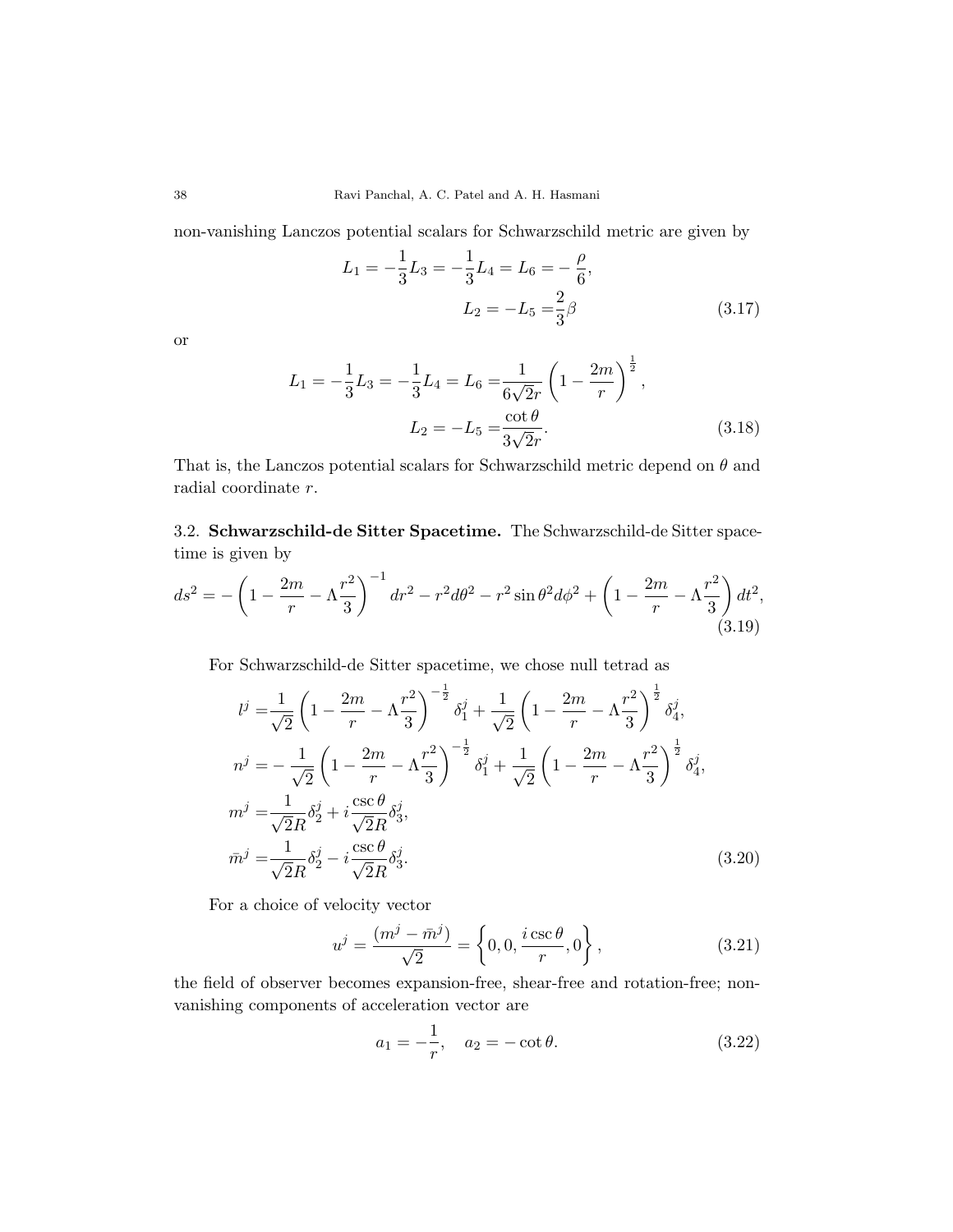The following are non-vanishing spin coefficients

$$
\rho = \mu = -\frac{1}{\sqrt{2}r} \left( 1 - \frac{2m}{r} - \Lambda \frac{r^2}{3} \right)^{\frac{1}{2}}, \quad \epsilon = \gamma = \frac{3m - \Lambda r^2}{6\sqrt{2}r^2} \left( 1 - \frac{2m}{r} - \Lambda \frac{r^2}{3} \right)^{-\frac{1}{2}},
$$
  

$$
\beta = -\alpha = \frac{\cot \theta}{2\sqrt{2}R}.
$$
 (3.23)

The only non-vanishing NP Weyl scalars is

$$
\Psi_2 = -\frac{m}{r^3}.\tag{3.24}
$$

Thus, for the metric  $(3.19)$  the Weyl tensor is of Petrov type D. Also, it is nonvacuum. Using (3.9) non-zero Lanczos potential scalars for Schwarzschild-de Sitter metric are as follows

$$
L_1 = -\frac{1}{3}L_3 = -\frac{1}{3}L_4 = L_6 = -\frac{\rho}{6},
$$
  

$$
L_2 = -L_5 = \frac{2}{3}\beta.
$$
 (3.25)

That is,

$$
L_1 = -\frac{1}{3}L_3 = -\frac{1}{3}L_4 = L_6 = \frac{1}{6\sqrt{2}r} \left(1 - \frac{2m}{r} - \Lambda \frac{r^2}{3}\right)^{\frac{1}{2}},
$$
  

$$
L_2 = -L_5 = \frac{\cot \theta}{3\sqrt{2}r}.
$$
 (3.26)

This means, the Lanczos potential scalars for this metric depend on only two spin coefficients  $\rho$  and  $\beta$ .

# 3.3. Kantowski-Sachs Spacetimes. The Kantowski-Sachs metric is given by

$$
ds^{2} = -X^{2}d\chi^{2} - Y^{2}(d\theta^{2} + \sin\theta^{2})d\phi^{2} + dt^{2},
$$
\t(3.27)

where  $X$  and  $Y$  are function of  $t$ . For Kantowski-Sachs metric, we chose null tetrad as

$$
l^j = \frac{1}{\sqrt{2}X} \delta_1^j + \frac{1}{\sqrt{2}} \delta_4^j, \qquad n^j = -\frac{1}{\sqrt{2}X} \delta_1^j + \frac{1}{\sqrt{2}} \delta_4^j,
$$
  
\n
$$
m^j = \frac{1}{\sqrt{2}Y} \delta_2^j + i \frac{\csc \theta}{\sqrt{2}Y} \delta_3^j, \qquad \bar{m}^j = \frac{1}{\sqrt{2}Y} \delta_2^j - i \frac{\csc \theta}{\sqrt{2}Y} \delta_3^j.
$$
\n(3.28)

For a choice of velocity vector

$$
u^{j} = \frac{(m^{k} - \bar{m}^{k})}{\sqrt{2}} = \left\{0, 0, \frac{i \csc \theta}{Y}, 0\right\},
$$
\n(3.29)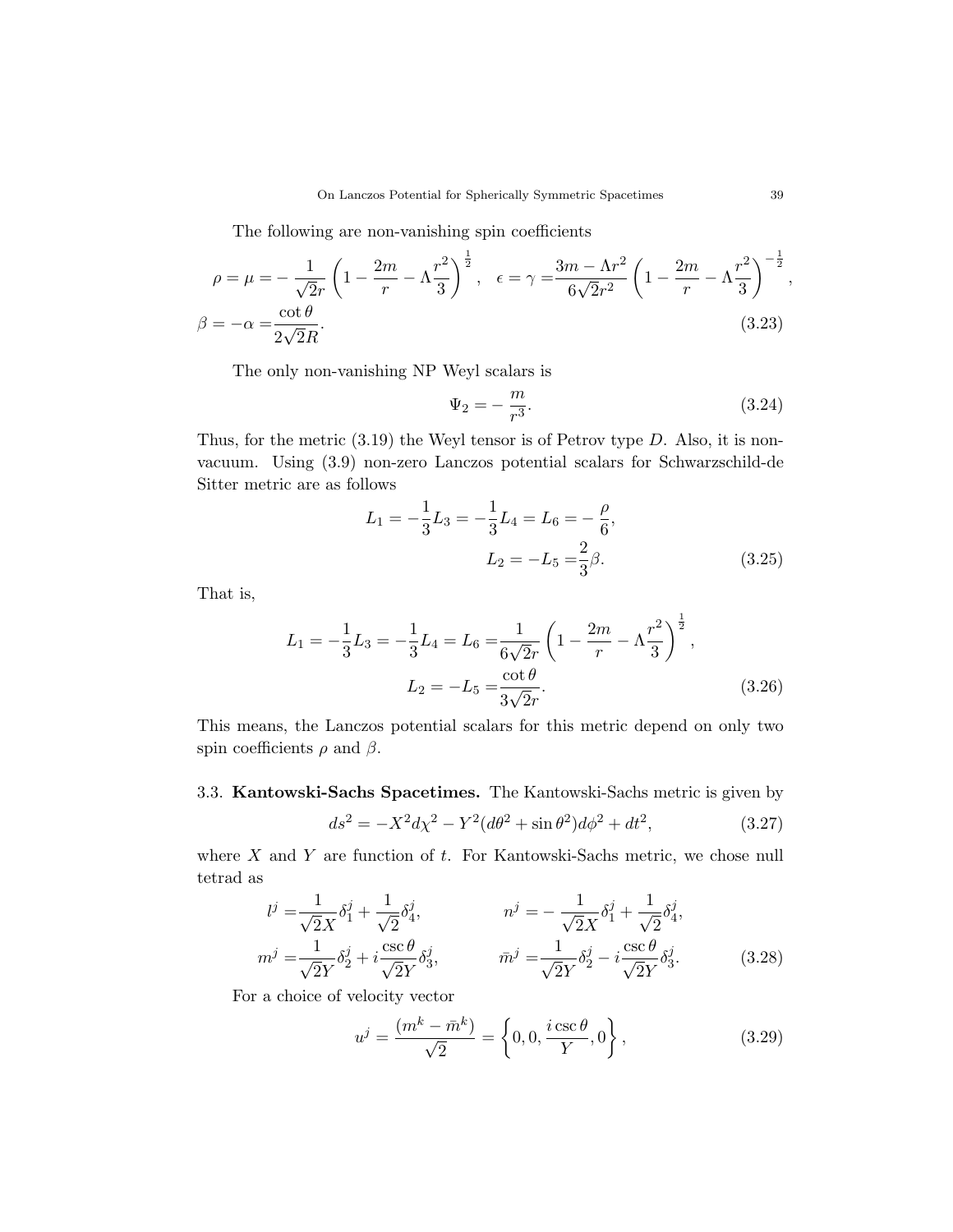the field of observer becomes expansion-free, shear-free and rotation-free; nonvanishing components of acceleration vector are

$$
a_2 = -\cot \theta, \quad a_4 = -\frac{\dot{Y}}{Y}.
$$
 (3.30)

The following are non-vanishing spin coefficients

$$
\rho = -\mu = -\frac{1}{\sqrt{2}} \frac{\dot{Y}}{Y}, \qquad \epsilon = -\gamma = \frac{1}{2\sqrt{2}} \frac{\dot{Y}}{Y}, \qquad \beta = -\alpha = \frac{1}{2\sqrt{2}} \frac{\cot \theta}{Y}.
$$
 (3.31)

The only non-vanishing component of Weyl scalar is

$$
\Psi_2 = \frac{1}{6} \left( \frac{\dot{X}}{X} \frac{\dot{Y}}{Y} - \frac{\ddot{X}}{X} + \frac{\ddot{Y}}{Y} - \frac{1}{Y^2} - \frac{\dot{Y}^2}{Y} \right).
$$
 (3.32)

The non-zero components of complex tetrad components of Ricci tensor are

$$
\Phi_{00} = \Phi_{22} = \frac{1}{2} \left( \frac{\dot{X}}{X} \frac{\dot{Y}}{Y} - \frac{\ddot{Y}}{Y} \right),
$$
  
\n
$$
\Phi_{11} = \frac{1}{4} \left( \frac{1}{Y^2} + \frac{\dot{Y}^2}{Y^2} - \frac{\ddot{X}}{X} \right),
$$
  
\n
$$
\Lambda = \frac{1}{12} \left( 2 \frac{\dot{X}}{X} \frac{\dot{Y}}{Y} + \frac{\ddot{X}}{X} + 2 \frac{\ddot{Y}}{Y} + \frac{1}{Y^2} + \frac{\dot{Y}^2}{Y} \right).
$$
 (3.33)

Using (3.9) Lanczos potential for Kantowski-Sachs metric is given by

$$
L_1 = -\frac{1}{3}L_3 = -\frac{1}{3}L_4 = L_6 = -\frac{\rho}{6},
$$
  

$$
L_2 = -L_5 = \frac{2}{3}\beta.
$$
 (3.34)

That is,

$$
L_1 = -\frac{1}{3}L_3 = -\frac{1}{3}L_4 = L_6 = \frac{1}{6\sqrt{2}}\frac{\dot{Y}}{Y},
$$
  

$$
L_2 = -L_5 = \frac{1}{2\sqrt{2}}\frac{\cot\theta}{Y}.
$$
 (3.35)

For this spacetime, the Lanczos potential scalars depend only on  $\rho$  and  $\beta$ . Also, the potential depend on  $\theta$  and  $t$ .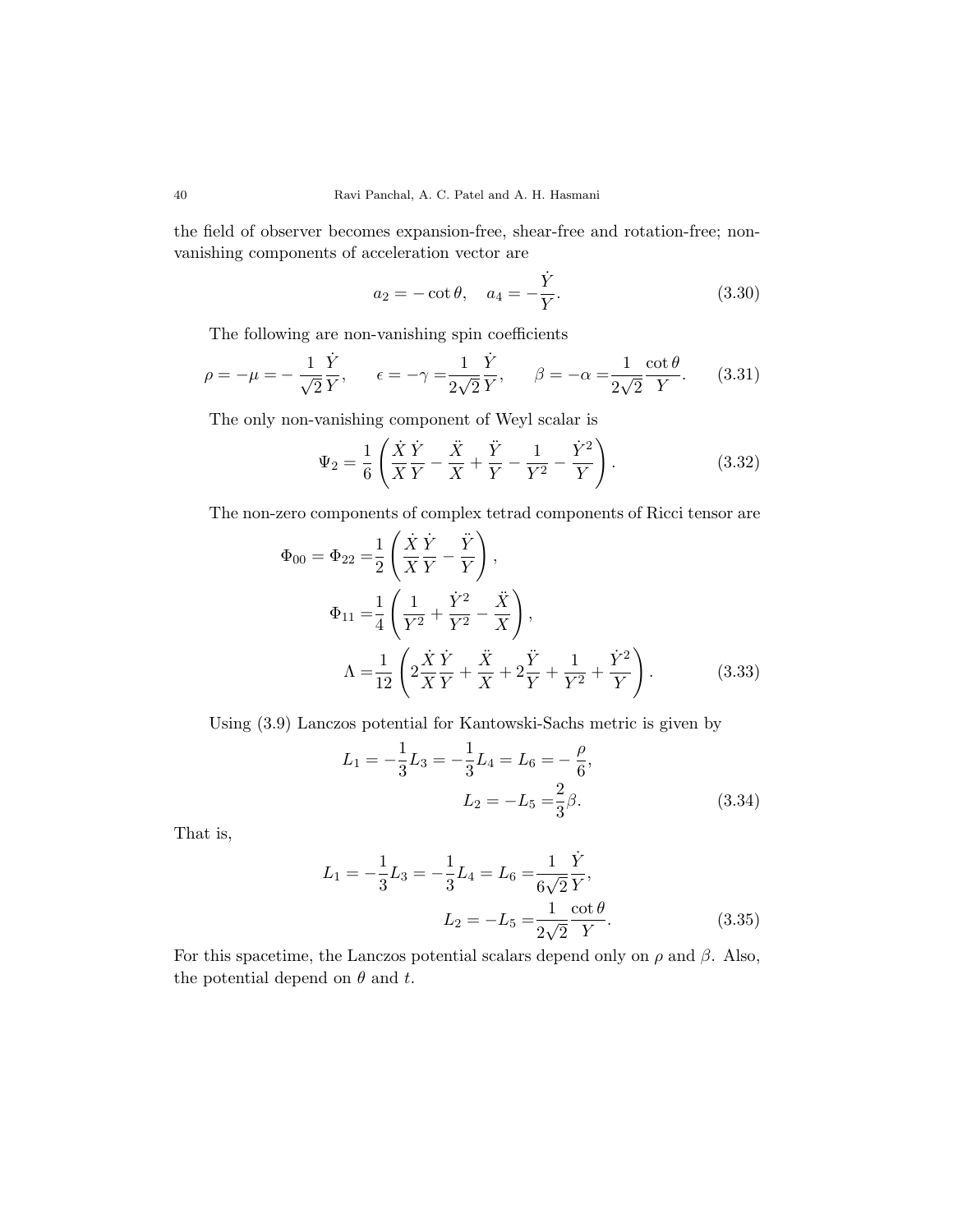## 4. Conclusion

Lanczos potential for non-vacuum Petrov type D spherically symmetric spacetimes have been obtained. In all examples considered here, Lanczos potential depends on at most three of spin coefficients namely,  $\rho$ ,  $\mu$  and  $\beta$ . Nonlinearity involved in the Weyl-Lanczos relations, makes it is difficult to solve them and due to this reason there is no standard method for finding Lanczos potential for arbitrary metric. As a consequence, large class of solutions are still uncovered, especially of non-vacuum nature. It is hoped that, by exploring Lanczos potential for various spacetimes, we may reach to Lanczos potential for general situation. The results obtained here supports the conjuncture that there is linear relationship between Lanczos scalars and spin coefficients.

### Acknowledgments

The authors are thankful to the learned anonymous referee for his valuable comments which enhanced the content of the manuscript.

#### **REFERENCES**

- [1] Ahsan, Zafar:The Potential of Fields in Einstein's Theory of Gravitation, Springer Nature Pvt. Ltd. Singapore 2019, ISBN:978-981-13-8975-7, doi:http://doi.org/10.1007/978-981- 13-8976-4.
- [2] Ahsan, Zafar and Bilal, Mohd.: A Solution of Weyl-Lanczos Equations for Arbitrary Petrov Type D Vacuum Spacetimes, International Journal of Theoretical Physics, 49 No. 11 (2010), 2713–2722, doi:10.1007/s10773-010-0464-5, http://dx.doi.org/10.1007/s10773- 010-0464-5.
- [3] Ahsan, Zafar and Bilal, Mohd.: Lanczos Potential and Perfect Fluid Spacetimes, International Journal of Theoretical Physics, 50 No. 6 (2011), 1752–1768, doi:10.1007/s10773-011-0684-3, http://dx.doi.org/10.1007/s10773-011-0684-3.
- [4] Andersson, F. and Edgar, S. B.: Spin Coefficients as Lanczos Scalars: Underlying Spinor Relations, Journal of Mathematical Physics, 41 No. 5 (2000), 2990-3001, doi:http://dx.doi.org/10.1063/1.533285.
- [5] Chandrasekhar, Subrahmanyan: title=The Mathematical Theory of Black Holes, Oxford University Press, New York, 1998.
- [6] Ares de Parga, Gonzálo and Chavoya A., Oscar and López Bonilla, José L.: Lanczos Potential, Journal of Mathematical Physics, 30 No. 6 (1989), 1294- 1295, doi:http://dx.doi.org/10.1063/1.528306, http://scitation.aip.org/content/aip/ journal/jmp/30/6/10.1063/1.528306.
- [7] Dolan, P. and Kim, C. W.: Some Solutions of the Lanczos Vacuum Wave Equation, Proceedings of the Royal Society of London A: Mathematical, Physical and Engineering Sciences, 447 No. 1931 (1994), 577-585, doi:10.1098/rspa.1994.0156, http://rspa.royalsocietypublishing.org/content/447/1931/577, eprint:http://rspa.royal societypublishing.org/content/447/1931/577.full.pdf.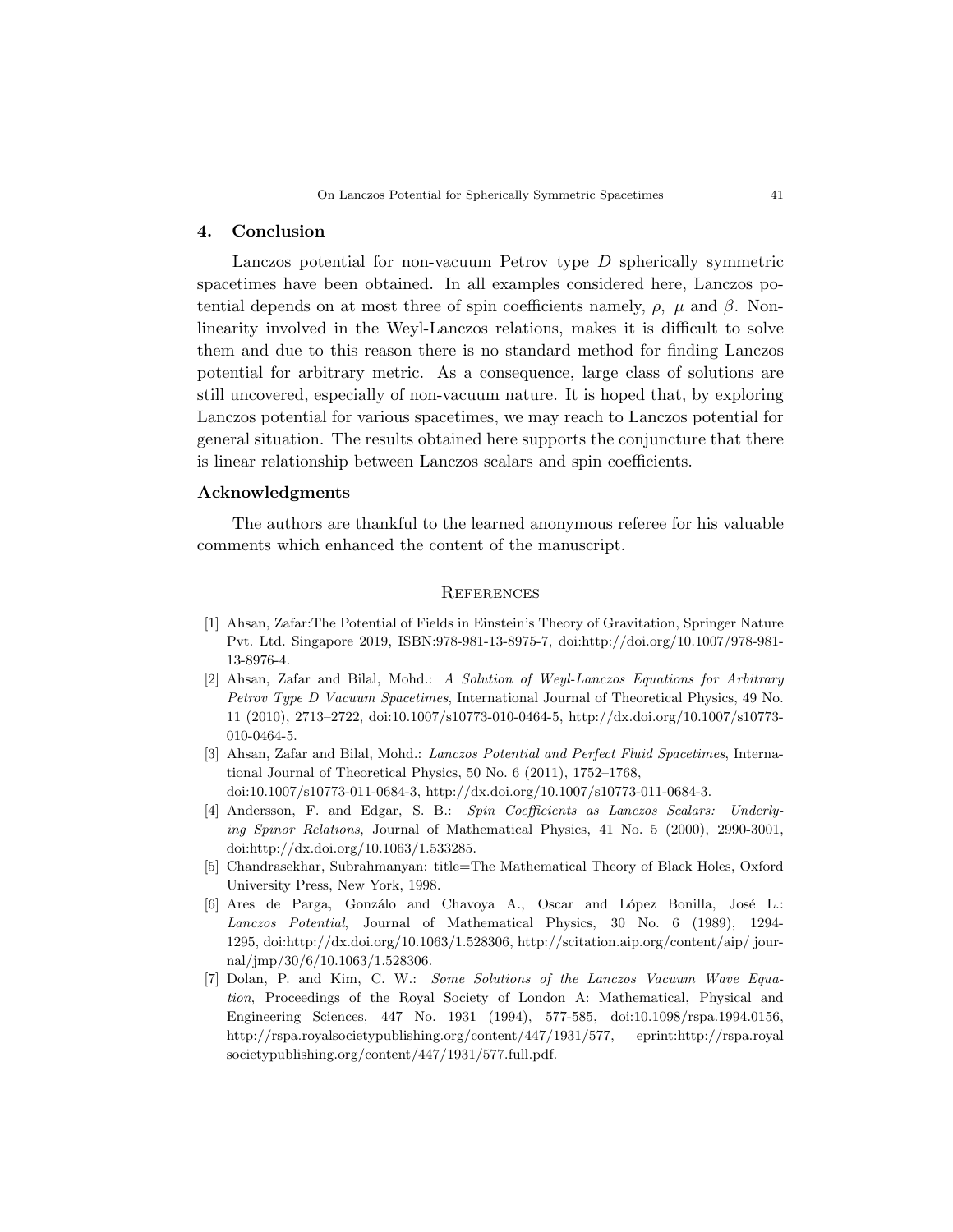- [8] Dolan, P. and Kim, C. W.: The Wave Equation for the Lanczos Potential. I, Proceedings of the Royal Society of London A: Mathematical, Physical and Engineering Sciences, 447 No. 1931 (1994), 557-575, doi:10.1098/rspa.1994.0155, http://rspa.royalsocietypublishing.org/content/447/1931/557, eprint:http://rspa.royal societypublishing.org/content/447/1931/557.full.pdf.
- [9] Dolan, P. and Muratori, B. D.: The Lanczos Potential for Vacuum Space-Times with an Ernst Potential, Journal of Mathematical Physics, 39 No. 10 (1998), 5406-5420, doi:http://dx.doi.org/10.1063/1.532580, http://scitation.aip.org/ content/aip/journal/jmp/39/10/10.1063/1.532580.
- [10] Edgar, S. Brian and Höglund, A.: The Lanczos Potential for Weyl-Candidate Tensors Exists Only in Four Dimensions, General Relativity and Gravitation, 32 No. 12 (2000), 2307–2318, doi:10.1023/A:1001951609641, http://dx.doi.org/10.1023/A:1001951609641.
- [11] Ellis, George F. R.: Republication of: Relativistic Cosmology, General Relativity and Gravitation, 41 No. 3 (2009), 581–660, doi:10.1007/s10714-009-0760-7, http://dx.doi.org/10.1007/s10714-009-0760-7.
- [12] Hasmani, A. H. and Panchal, Ravi: Lanczos Potential for Some Non-Vacuum Spacetimes, The European Physical Journal Plus, 131 No. 9 (2016), 1–6, doi:10.1140/epjp/i2016- 16336-7, http://dx.doi.org/10.1140/epjp/i2016-16336-7.
- [13] Hasmani, A. H., Patel, A. C. and Panchal, Ravi: Lanczos potential for Weyl metric, PRAJNA-E-Journal of Pure & Applied Sciences, Accepted, 24 (2017), 11–14.
- [14] Panchal, Ravi: FLRW Metric and Lanczos Potential, GIT-Journal of Engineering and Technology, 11 (2018), 26.
- $[15]$  Holgersson, David: title=Lanczos potentials for perfect fluid cosmologies, Linköping University Thesis, 2004.
- [16] Lanczos, C.: The Splitting of the Riemann Tensor, Rev. Mod. Phys., 34 (3) (1962), 379–389, doi:10.1103/RevModPhys.34.379", http://link.aps.org/doi/10.1103/RevModPhys.34.379.
- [17] Maher, W. F. and Zund, J. D.: A Spinor Approach to the Lanczos Spin Tensor, Il Nuovo Cimento A (1965-1970), 57 No. 4 (1968), 638–648, doi:10.1007/BF02751371, http://dx.doi.org/10.1007/BF02751371.
- [18] Mora, César and Sánchez, Rubén: Lanczos Potential for the Van Stockung Space-Time, International Journal of Theoretical Physics, 48 No. 5 (2008), 1357–1368, doi:10.1007/s10773-008-9907-7, http://dx.doi.org/10.1007/s10773-008-9907-7.
- [19] Sánchez, César Moraand Rubén: An heuristic review of Lanczos potential, Lat. Am. J. Phys. Educ., 1 No. 1 (2007), 78.
- [20] Newman, Ezra and Penrose, Roger: An Approach to Gravitational Radiation by a Method of Spin Coefficients, Journal of Mathematical Physics, 3 No. 3 (1962), 566-578, doi:http://dx.doi.org/10.1063/1.1724257, http://scitation.aip.org/content/aip/journal/jmp/3/3/10.1063/1.1724257.
- [21] Novello, M. and Velloso, A. L.: The Connection Between General Observers and Lanczos Potential, General Relativity and Gravitation, 19 No. 12 (1987), 1251–1265, doi:10.1007/BF00759104, http://dx.doi.org/10.1007/BF00759104.
- [22] O'Donnell, Peter: Introduction to 2-Spinors in General Relativity, World Scientific, 2003.